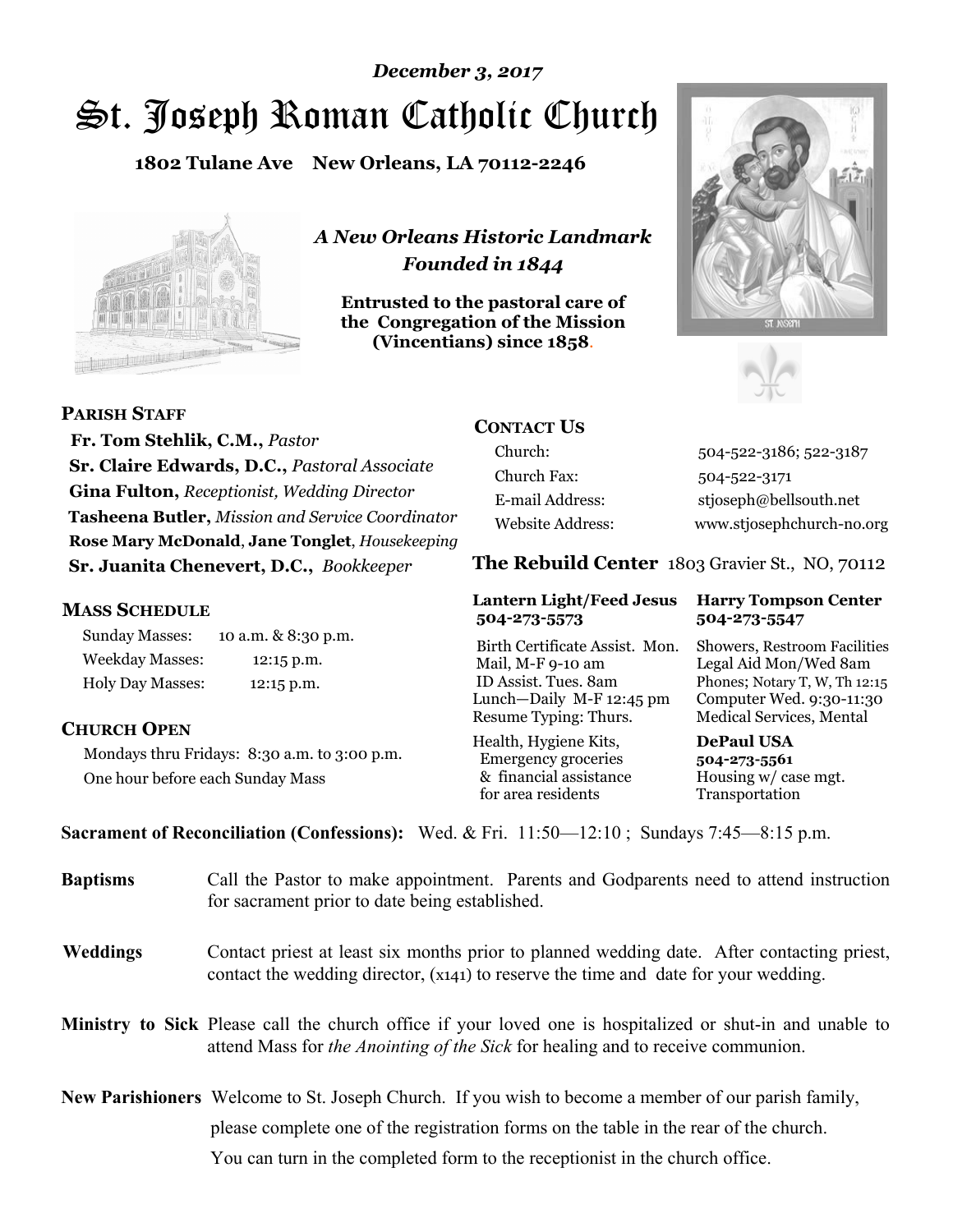## **First Sunday of Advent December 3, 2017**



 **10:00 am Christine McNulty (+); Abelardo Ayala (+); David Cochiara (+); Shane Bailey (+); Benjamin Bassett (+)** 

 **8:30 pm** *St. Joseph Parishioners and Benefactors*

| Monday, December 4, 2017-St. John Damascene                                                      | <b>READINGS FOR THE WEEK</b>                                  |
|--------------------------------------------------------------------------------------------------|---------------------------------------------------------------|
| $12:15$ p.m. Eddie Hurley $(+)$                                                                  | <b>Sunday, Dec. 3</b> One in Faith # 955                      |
| Tuesday, December 5, 2017-                                                                       | Mon.: Is 2:1-5; Ps 122:1-9; Mt 8:5-11                         |
| 12:15 p.m. Scarlet Solano Williams (+)                                                           | Tuesday: Is 11:1-10; Ps 72:1-17; Lk 10:21-24                  |
| Wednesday, December 6, 2017-St. Nicholas                                                         | Wed.: Is 25:6-10a; Ps 23:1-6; Mt 15:29-37                     |
| 12:15 p.m. David Dapremont $(+)$                                                                 | Thurs.: Is 26:1-6; Ps 118:1-27; Mt 7:21, 24-27                |
| Thursday, December 7, 2017—St. Ambrose                                                           | Friday: Gn 3:9-15, 20; Ps 98:1-4; Lk 1:26-38                  |
| 12:15 pm Giselle Ford                                                                            | Sat.: Is 30:19-26; Ps 147:1-6; Mt 9:35 - 10:1-8               |
| Friday, December 8, 2017—Immaculate Conception of Mary<br>12:15 pm St. Joseph Parishioners L & D | Sunday: Is 40:1-5, 9-11; Ps 85:9-14;<br>2 Pt 3:8-14; Mk 1:1-8 |

#### **YOUR PRAYERS ARE ASKED FOR THE FOLLOWING PARISHIONERS , WHO ARE IN NEED OF HEALING:**

Willie Arnaudville, Anthony Blaise, Clarke Bordelon, Lawrence & Mamie Brown, Cheryl Butler, John Caron, John Gebbia, Sylvia Daily-Powell, Joseph Delay, Bernardine Dupre, Ben Eble III, Terry Eggleston, Linda Elwood, Heather Faircloth, Winston Falgout, Frances Fiegler, LaDonna Finch, Darrell & Ramona Ford, Fr. Lou Franz, CM, Mark Eiserloh, Warren Frught, Roselyn Hansen, Madonna Hayden, Sarah Hollier-Watkins, Shelia Jones, Bennett Joseph, Jr, Ken Kussman, Landy Lanza, Jannie Ledet, Sara Marino, Priscilla Martin, Karen McCoy, Hazle McMiller, Donna Moore, Anna Marie Olivier, Regina Pichoff, Mark Raymond, Tina Roderfeld, Pippy Sanders, Mel & Gaspar Schiro; Anita Schexnayder; Charlie & Joanne Slocum, Melissa Tanet Collins, Sr. Malcolm Taylor, Jane Tonglet, Fritz Tripkovich,

George Tripkovich, Marion Vaughn, Juanita Ware, Darrell Walker, Mary Willis, Lynn Williams, Monica Whitherspoon.

#### **SANCTUARY CANDLE AND MASS INTENTIONS**

The Sanctuary Candle is burning this week to pray for the eternal rest of **Monique Massey.** To reserve a date to burn the Candle in memory of someone or for a special intention, please call the church office (522-3186). The Sanctuary Candle offering is \$15 for two weeks. The offering for Mass intentions is \$5.00 per Mass.

## **Sunday, December 24 / 4th Sunday of Advent**

 Saturday Vigil Mass (Dec. 23) 5 pm Mass (Dec. 24) 10:00 am

**Sunday, December 24** / Nativity of Our Lord

Christmas **Midnight Mass** Carols begin at 11:30 pm

**Monday, December 25 / Christmas Day** 

Mass: 10:00 am

**Sunday, December 31 / The Holy Family of Jesus, Mary and Joseph** Mass: 10:00 am (No 8:30 pm Mass) **Monday, January 1 / The Solemnity of Mary, Mother of God**  Mass: 10 am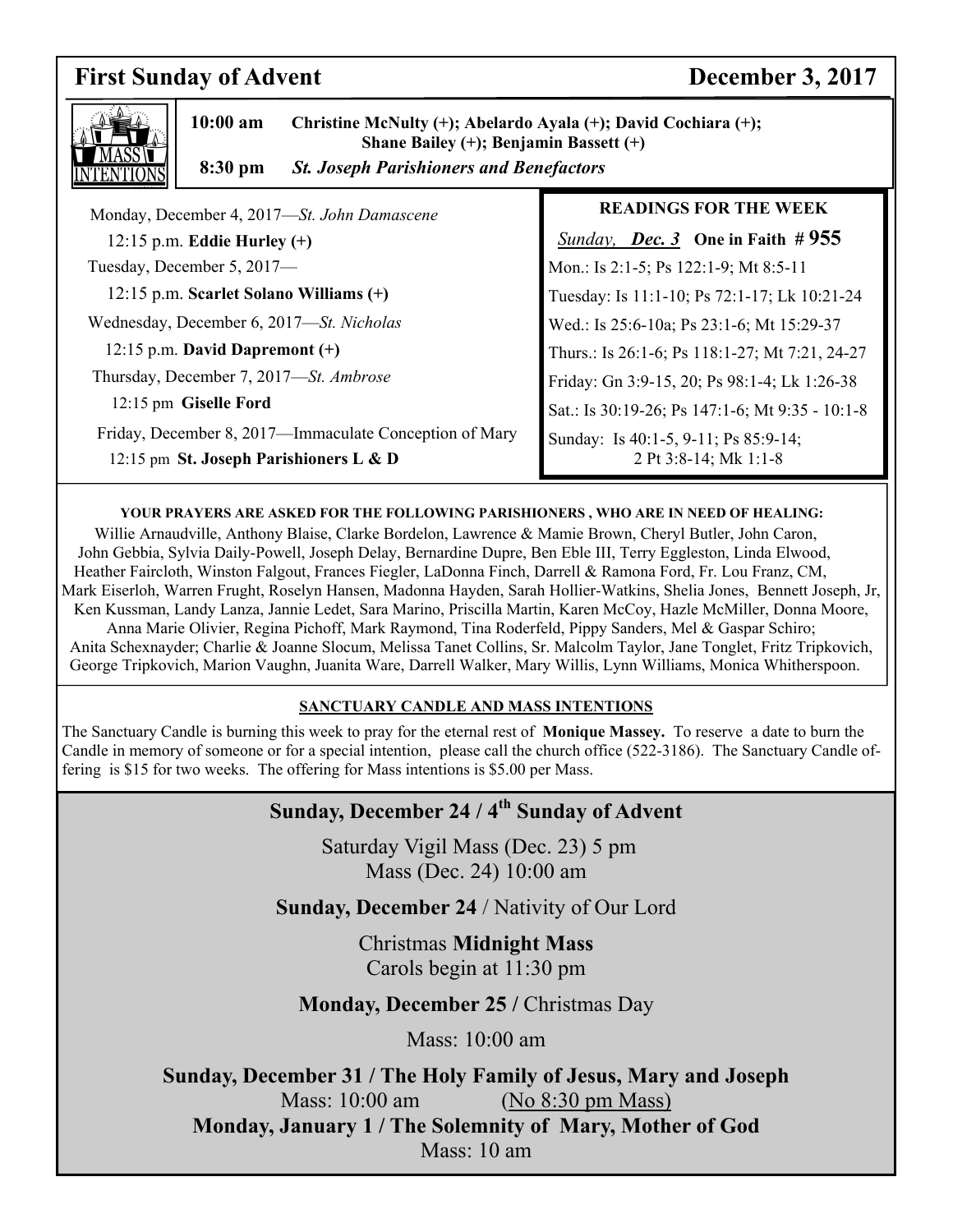*Oh house of Jacob, come, let us walk in the light of the Lord!* **Isaiah 2, 1-8**

## *PARISH CALENDAR*

 Dec. 7 **Catholic Social Ministry Mtg.** *Thursday (6:30 pm)*  Dec. 8 **Immaculate Conception of Mary,** *Friday, 12:15 pm*  Dec. 14 **RCIA** *Thursday,* 6:30pm in the Chapel inside Church **TREASURE & STEWARDSHIP**

 **Sunday, Nov. 26, 2017…….\$ 4,148.00** 

 *Thank you for your generosity* 

**Memorial Prayer Service** An Ecumenical Memorial Service, led by pastors and spiritual leaders of churches throughout New Orleans will be held on Monday, December 4, 2017 at 5:30 pm, here at St. Joseph Church to pray for the souls of the faithful departed who have died on the streets of New Orleans in 2017. Reception will follow in lobby.

**Racial Harmony Lecture** Listening session to follow up the Xavier University Racial Harmony presentation. Participants will meet in small groups and discuss their own feelings and experience after the Nov 29 lecture. All are welcome. **Christmas Decorating Gathering** All are invited to decorate the church for the celebrations of Christmas on Thursday, December 21, at 5 pm. Please see sign-up sheet in lobby to help us prepare for the evening and to bring a side dish. **Lessons and Carols** The Order of St. Lazarus will host "Lessons and Carols" at St. Mary's Ursuline Convent on Wednesday, December 6, 2017, at 6:00 PM.

**Blue Mass Celebration** A *Blue Mass* will be held to honor police, law enforcement, firefighters, and other emergency and safety officials on Sunday December 10, 2017, at the Cathedral at 10:30 AM.



## **Pope Francis'** *December* **Intention**

That the elderly, sustained by families and Christian communities, may apply their wisdom and experience to spreading the faith and forming the new generations.

 The new exhibit of the Catholic Cultural Heritage Center, **"***The Church in the Crescent: 300 Years of Catholicism in New Orleans,*  is now on display at the Old Ursuline Convent M-F 10 am—4 pm and Saturday 9 am—2 pm.

## **TODAY'S READINGS**

**First Reading** — We are the clay and you, O LORD, are the potter: we are the work of your hands

(Isaiah 63:16-17, 19; 64:2-7).

**Psalm** — Lord, make us turn to you; let us see your face and we shall be saved (Psalm 80).

**Second Reading** — God is faithful; by God you were called to fellowship with the Son (1 Corinthians 1:3-9). **Gospel** — Be watchful! Be alert! You do not know when the time will come. (Mark 13:33-37).

## **GOD HAS A DIFFERENT PLAN**

 We begin the season of Advent with a heartfelt call for our own repentance. We remember God's faithful love for us, and call upon God to help us to turn back. In the first reading and in the psalm, we recall God's promises and lament our unfaithfulness and our guilt. We call upon God's might and power in order to save us. With Isaiah, we ask God to "rend the heavens and come down, / with the mountains quaking before you" (Isaiah 63:19).

 Yes, God is faithful to us, because we are the work of God's hands. God is the potter, we are the clay. And yet, our concept of how God will come to save us is rooted in our own expectations of a warrior God who crushes mountains and thunders into our lives with great noise and glory. But God has a different plan: the Incarnation—Jesus to take on human flesh and dwell with us.

#### **CHARTER FOR THE PROTECTION OF CHILDREN AND YOUNG PEOPLE**

In response to the Charter for the Protection of Children and Young People from the United States Conference of Catholic Bishops, the Archdiocese of New Orleans continues to make the Hot Line available for anyone who has been hurt or sexually abused by anyone who works for the Church. The Hot Line continues to be available; the number is (504) 522-5019. In continuing our commitment to support and to heal, we invite and encourage individuals who have been hurt or sexually abused recently or in the past by clergy, religious or other employees of the Archdiocese to call our Hot Line and your message will be received confidentially by a mental health professional. Anyone can make a direct call during regular business hours to the Victims' Assistance Coordinator at (504) 861-6253.